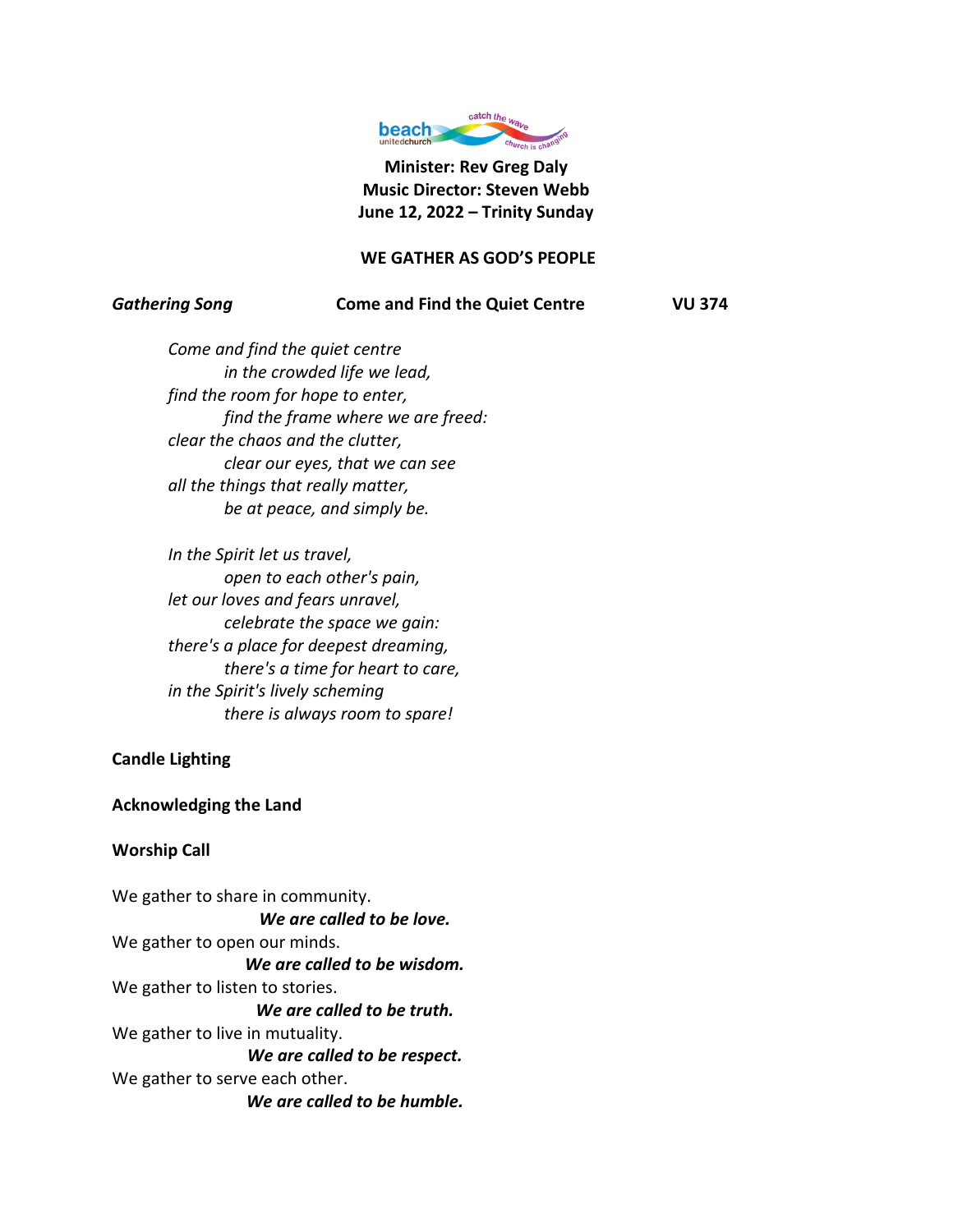We gather to name our wrongdoing.

*We are called to be honest.*

We gather to build the future.

*We are called to be brave.*

We are called to worship.

## *We are called to worship together.*

## *Sing* **Come and Seek the Ways of Wisdom MV 10**

*Come and seek the ways of Wisdom, she who danced when earth was new. Follow closely what she teaches, for her words are right and true. Wisdom clears the path to justice, Showing us what love must do.*

*Listen to the voice of Wisdom, crying in the marketplace. Hear the Word made flesh among us, full of glory, truth, and grace. When the word takes root and ripens, peace and righteousness embrace.*

*Sister Wisdom, come, assist us; nurture all who seek rebirth. Spirit guide and close companion, bring to light our sacred worth. Free us to become your people, holy friends of God and earth.*

# **Inviting the Spirit**

Response: *We are grateful for these gifts, O God.*

# **WE LISTEN FOR GOD'S WORD**

# **And Now for Something Completely Different**

| <b>Sing</b> | <b>God of the Sparrow</b>           | VU 229 v.1,4,6 |
|-------------|-------------------------------------|----------------|
|             | God of the sparrow God of the whale |                |
|             | God of the swirling stars           |                |
|             | How does the creature say Awe       |                |
|             | How does the creature say Praise    |                |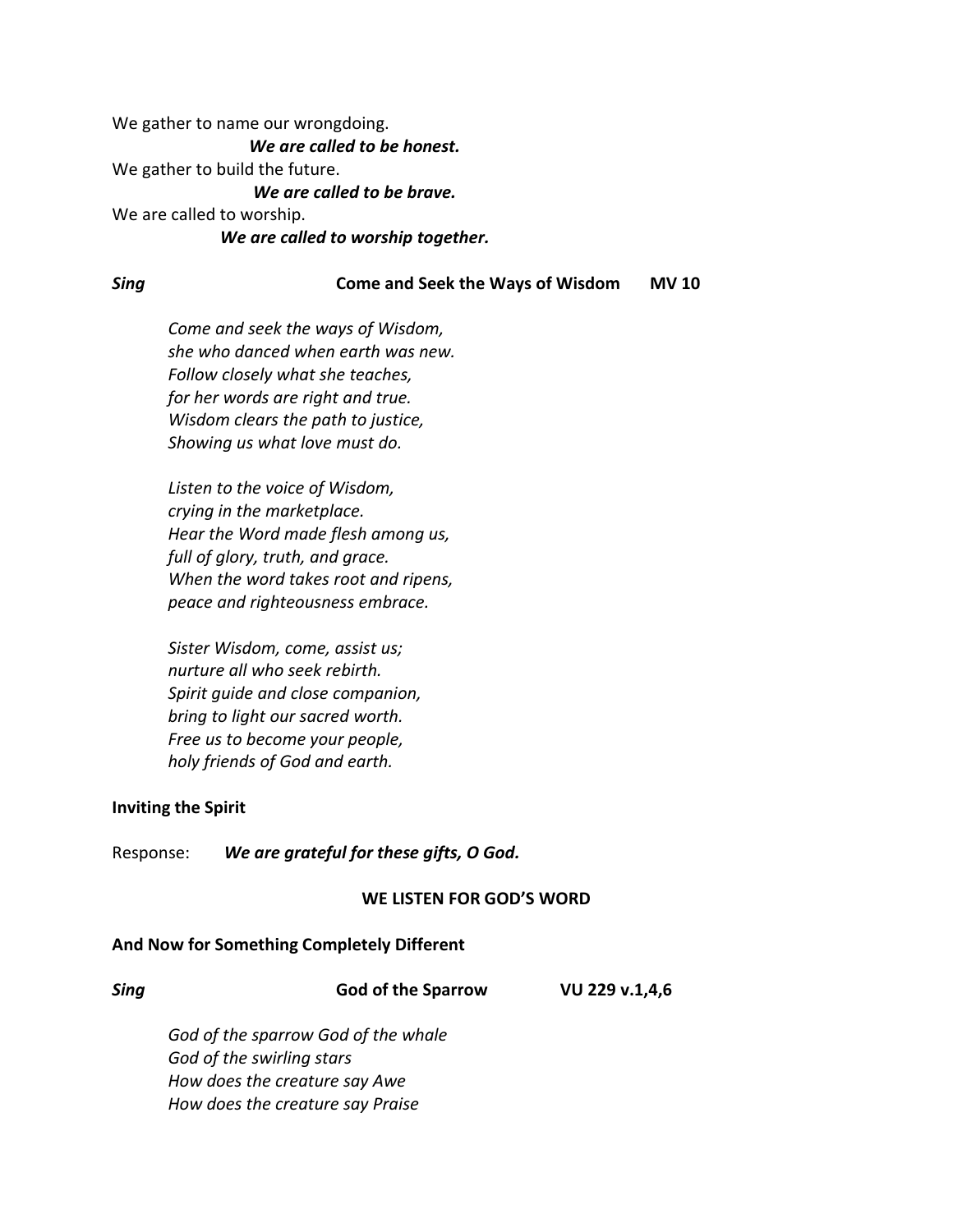*God of the hungry God of the sick God of the prodigal How does the creature say Care How does the creature say Life*

*God of the ages God near at hand God of the loving heart How do your children say Joy How do your children say Home*

## **Prayer of Illumination**

| <b>Sharing Ancient Story</b> |                        | Proverbs 8: 1-11, 22-31 The Message |  |
|------------------------------|------------------------|-------------------------------------|--|
| <b>Gift of music</b>         | Home                   | Ingrid Michaelson                   |  |
| Sermon                       | The Wisdom of Creation |                                     |  |
|                              |                        |                                     |  |

# *Sing* **Mother Earth, Our Mother Birthing MV 39**

*Mother Earth, our Mother birthing ev'ry creature from the ground. Jesus too was flesh and breathing, kin to all that's green and brown.*

*Brother Water, Brother pulsing deep through ev'ry vein and sea, Jesus drank the very raindrops for our wine and in our tea.*

*Celebrate with all creation: God has formed the web of life; Celebrate with all creation God has formed the web of life.*

*Sister Air, our Sister lifting ev'ry creature born with wings; Jesus shared the breath of forests, breath that makes our spirits sing.*

*Father Fire, our Father burning with the sacred urge to live. Jesus' death completes the cycle,*